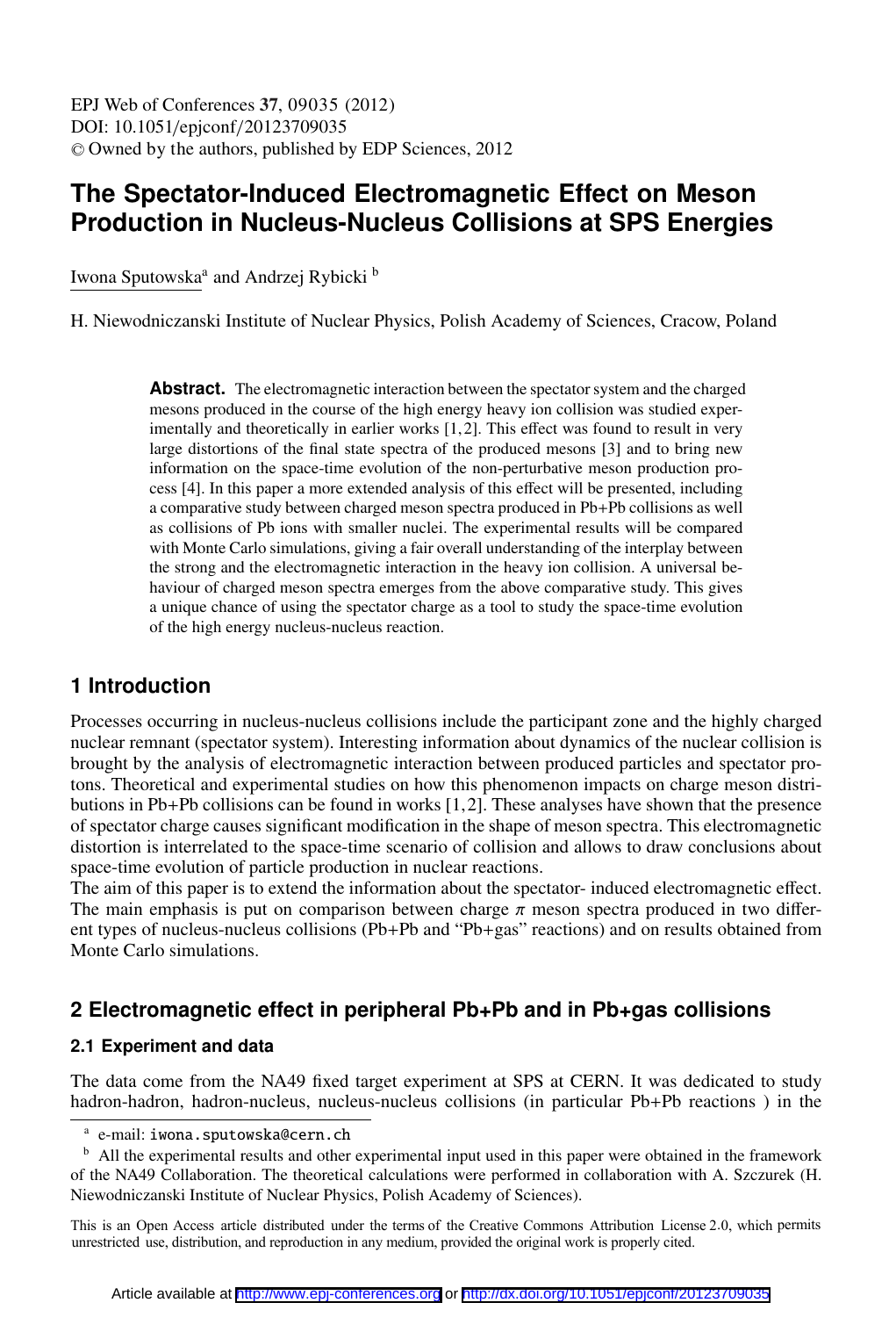#### EPJ Web of Conferences



Fig. 1. Schematic picture of heavy ion collision at high energy.

range of beam energies from 20 to 158 GeV/nucleon. We have compared charged  $\pi$  meson spectra obtained from "Pb+gas" reactions and peripheral Pb+Pb collisions at beam energy of 158 GeV/nucleon. In this paper "Pb +gas" shall be understood as the collisions of large lead projectile with smaller nuclei of gas (Pb+N, Pb+O) in the vicinity of NA49 target (see [5] for more details discussion).The selection of peripheral Pb+Pb sample was made by a cut 150-300 on charged particle multiplicity. Only those of Pb+gas collisions were analysed in which the observed charged particle multiplicity was the same as the cut defining peripheral Pb+Pb interactions.

#### **2.2 Charged pion spectra**



Fig. 2. Invariant density of charged pions produced in the projectile (Pb) hemisphere of asymmetric Pb+gas collisions drawn as a function of transverse momentum  $p_T$  and Feynman variable  $x_F = p_L / \sqrt{s_{NN}}$  (nucleon-<br>pucleon  $c$  m s) nucleon c.m.s).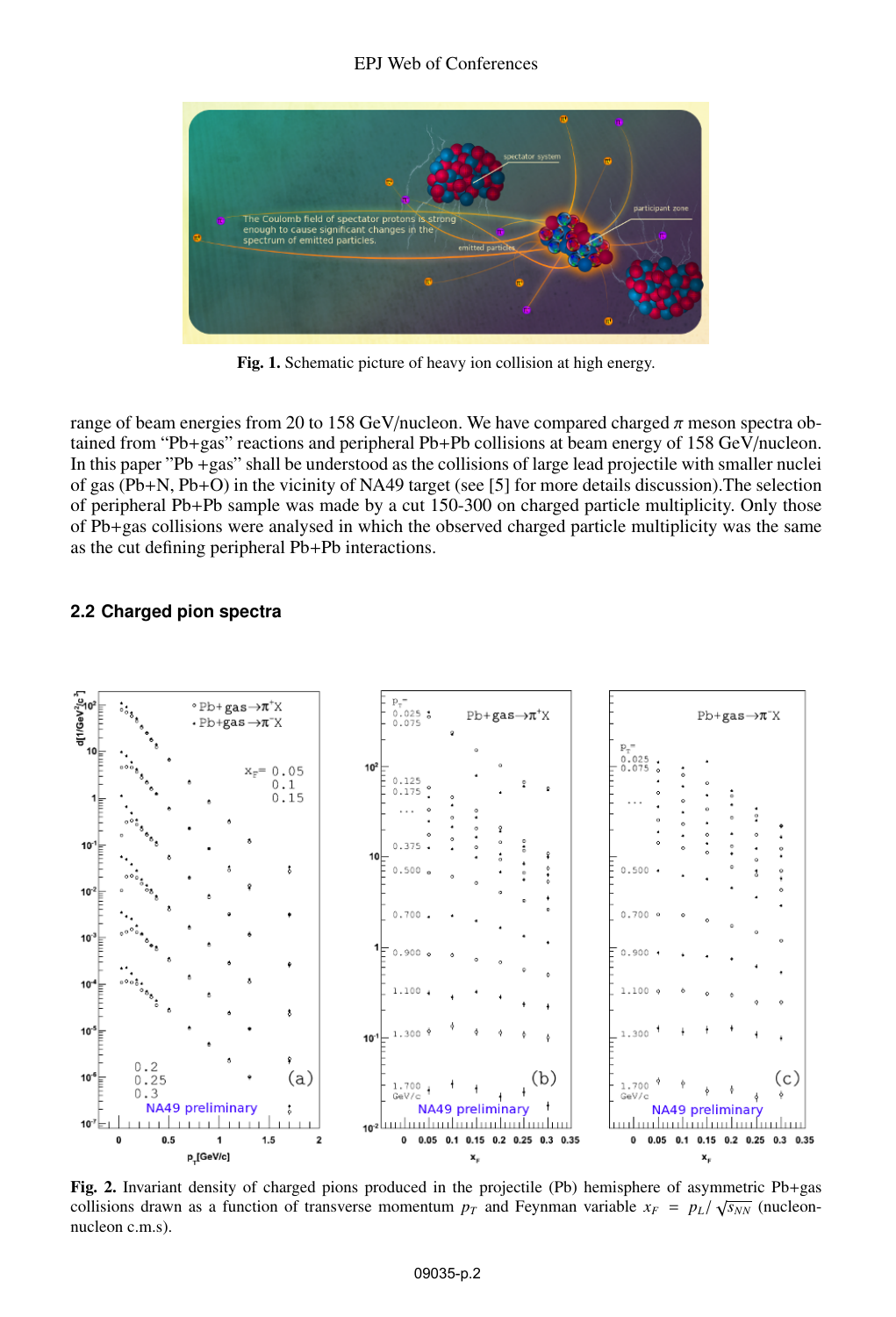The measured results on charged  $\pi$  meson production in Pb+gas collisions in projectile fragmentation region ( $x_F > 0$ ) are shown in the Fig. 2. The invariant density of  $\pi^+$  and  $\pi^-$  was plotted in a complementary way as a function of  $p_T$  and  $x_F$ . The evident dominance of negative over positive complementary way, as a function of  $p<sub>T</sub>$  and  $x<sub>F</sub>$ . The evident dominance of negative over positive pions in the  $p_T$  distribution chart (Fig. 2.(a)) can be explained as a result of the overlap of two factors: the isospin effect and the electromagnetic interaction between charged particles and spectator protons.

Firstly, particle production in nuclear collisions is affected by isospin. There is a surplus of neutrons over protons in Pb nucleus. The moderate excess of  $\pi^-$  over  $\pi^+$  observed for  $p_T > 0.3$  GeV/c in the  $p_T$  distribution chart can be explained by to the isospin content of the Pb projectile (see also [3]) distribution chart can be explained by to the isospin content of the Pb projectile (see also [3]).<br>Significantly larger disparities in density of  $\pi$  mesons are observed for low values of transverse mo-

Significantly larger disparities in density of  $\pi$  mesons are observed for low values of transverse mo-<br>ta ( $n_x < 0.3$  GeV/c). The biggest disproportion between  $\pi^-$  and  $\pi^+$  spectra occurs for  $x_F = 0.15 =$ menta ( $p_T < 0.3$  GeV/c). The biggest disproportion between  $\pi^-$  and  $\pi^+$  spectra occurs for  $x_F = 0.15 = \frac{m_\pi}{\pi}$  which is matching to pions moving longitudinally with the same velocity as spectator system. The  $\frac{m_{\pi}}{m_N}$  which is matching to pions moving longitudinally with the same velocity as spectator system. The observed decrease (increase) in density of positive (negative) pions in Fig. 2.(a) is a consequence of Coulomb repulsion (attraction) of  $\pi^+(\pi^-)$  by positively charged collision remnant of the projectile nu-<br>cleus. This effect is also responsible for the very large difference evident in Fig. 2 (b) (c) between  $x_F$ cleus. This effect is also responsible for the very large difference evident in Fig. 2.(b),(c) between  $x_F$ distributions of positive and negative  $\pi$  mesons, measured at the lowest value of  $p_T$  (0.025 GeV/c).

# **2.3 Comparative studies of** π + /π− **ratios**



Fig. 3.  $\pi^{+}/\pi^{-}$  ratios drawn as a function of  $x_F$  (nucleon-nucleon c.m.s.) at several values of  $p_T$  for: (a) experimental data from Ph+gas collisions and (b) peripheral Ph+Ph reactions [3] and (c) the results of MC data from Pb+gas collisions and (b) peripheral Pb+Pb reactions [3] and (c) the results of MC simulation for peripheral Pb+Pb collisions [3].

The comparative studies on electromagnetic distortion of  $\pi$  meson spectra in Pb+Pb and Pb+gas collisions give the information on how the electromagnetic effect depends on reaction type and geometry.

Fig. 3.(a), (b) presents the ratio of charged pions  $(\pi^+/\pi^-)$  plotted as a function of  $x_F$  for fixed values of  $p_T$  respectively for Ph+gas and peripheral Ph+Ph collisions These experimental data are then com $p_T$ , respectively for Pb+gas and peripheral Pb+Pb collisions. These experimental data are then compared with the results of Monte Carlo simulation for the latter reaction (Fig. 3.(c)). The corresponding theoretical model of the peripheral Pb+Pb collisions, including the electromagnetic interaction, is described in detail in [1].

On each of the three panels, there is a characteristic structure as a function of  $x_F$  and  $p_T$  with sharp drop of  $\pi^{+}/\pi^{-}$  ratio for low values of  $p_T$  around  $x_F = 0.15$  which disappears for higher values of transverse<br>momenta. The quantitative agreement between the MC simulation and experimental data indicates that momenta. The quantitative agreement between the MC simulation and experimental data indicates that the observed "deformation" in charged pion ratios is indeed induced by the electromagnetic interaction of positively charged nuclear remnant with emitted particles. As described in work [1], the shape of electromagnetic deformation is sensitive to space-time evolution of the reaction.Therefore similarities in the shape between  $\pi^+/\pi^-$  ratios for peripheral Pb+Pb and Pb+gas collisions indicate similarities in the space-time process of pion production the space-time process of pion production.